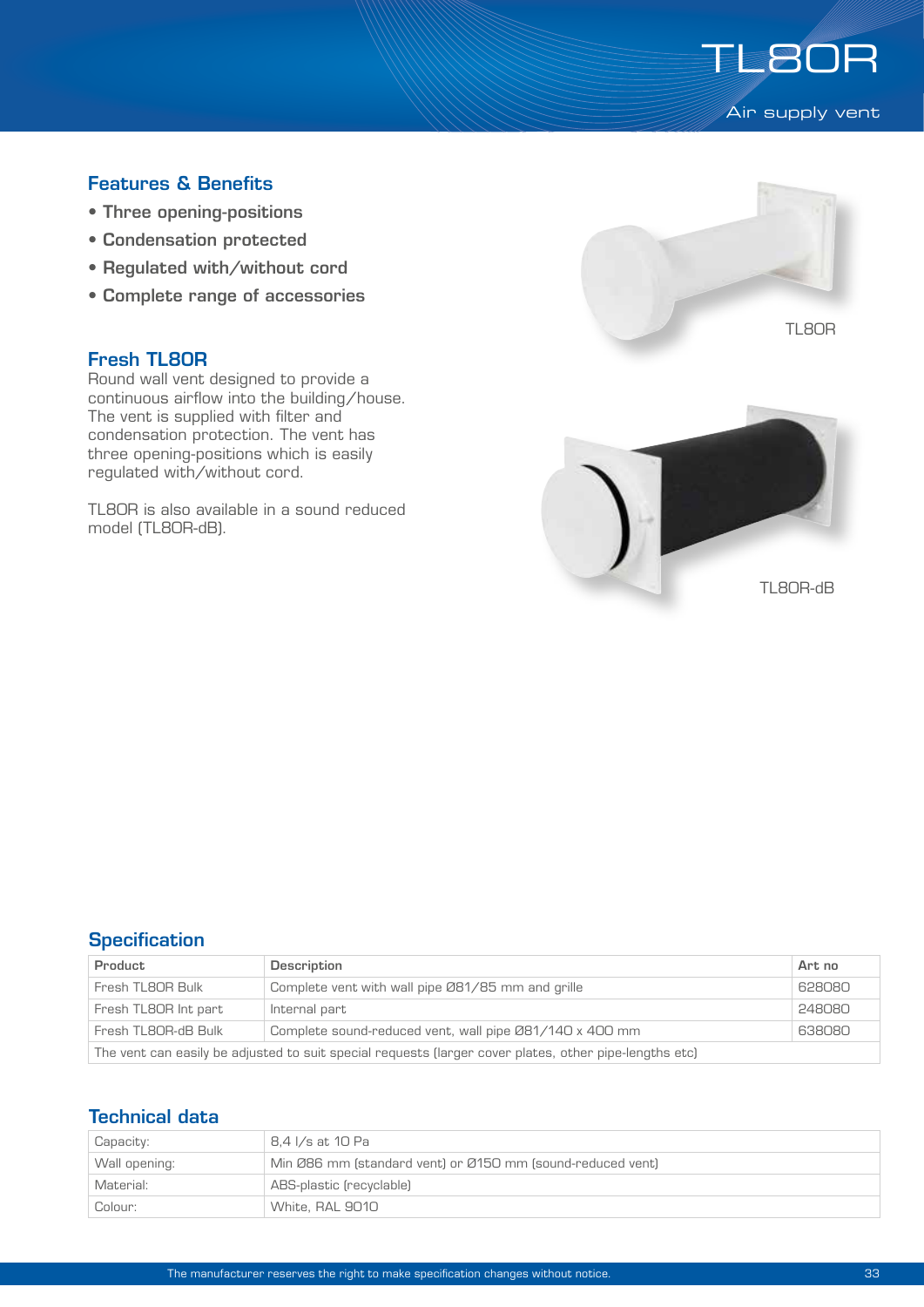# Description/function

### **Standard**

Air supply unit for wall mounting. A complete set contain internal part, 2 x wall pipe, adapter and external grille. The pipes fit telescopically which provides a flexible join.

### Internal part

The internal part is supplied with standard filter and condensation protection. The front cover also functions as damper and is regulated either with a mounted cord or by pulling the cover outwards. The vent has three opening-positions and one closeposition.

The cover will gradually change position for each pull (the fourth pull will close the vent). The distribution pattern can be improved by mounting an air deflector (accessory). The vent has two filter-alternatives, Standard filter and Pollen filter (EU4).

## Sound-reduced vent

The sound-reduced model TL80R-dB has another wall pipe than the standard. Besides the dB-pipe the vent also contain two cover plates (#180).

The internal adapter is shorten in order to give optimal sound-reduction.

The pipe length is 400mm as standard but can easily be cut to requested length (max.1200mm).

# **Mounting**

A high placing is recommended, preferably above a radiator. With this solution the incoming air mixes with the convection flow of warm air, ensuring maximum comfort. When using the vent in rooms with underfloorheating we recommend to use an air deflector (ensures a better mix of air and prevents draught, accessory).

| TL80R |                              |        |
|-------|------------------------------|--------|
| Pos.  | Description                  | Art no |
|       | TL8OR Internal part          | 248080 |
| C     | Wall pipe Ø81/85 x 75 mm     | 660875 |
| З     | Adapter 8 ext. 081/85 x75 mm | 660892 |
|       | External grille #150 mm      | 801701 |



| TL80R-dB |                            |        |  |
|----------|----------------------------|--------|--|
| Pos.     | Description                | Art no |  |
| 1        | <b>TL8OR</b> Internal part | 248080 |  |
| 2        | Cover plate #180 mm        | 661801 |  |
| 3        | dB-pipe 081/140 x 400 mm   | 806004 |  |
|          | Cover plate #180 mm        | 661801 |  |
| 5        | Adapter 8 081 x 30 mm      | 660830 |  |
| ട        | External grille #150 mm    | 801701 |  |





Condensation protection (underneath the cover)

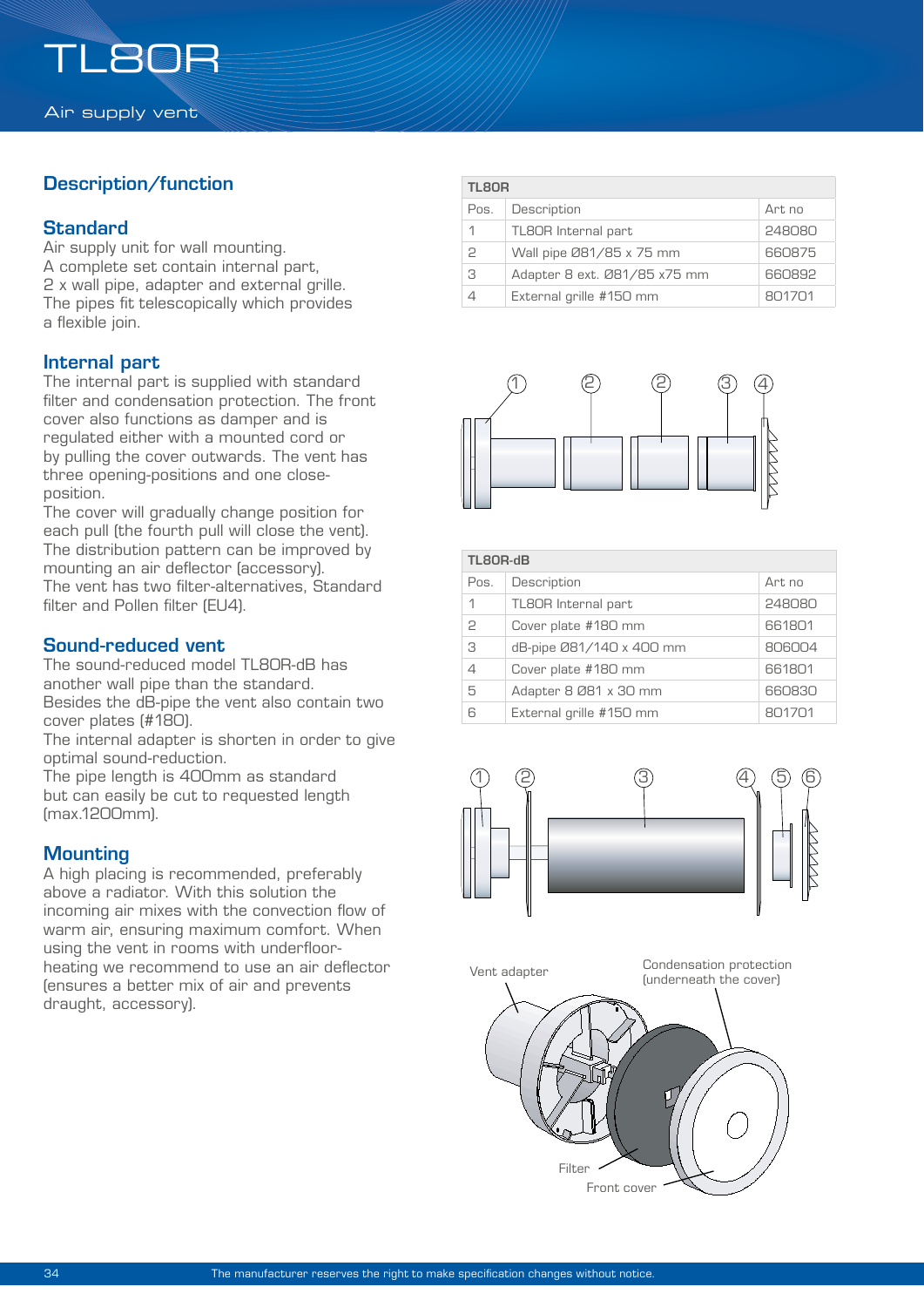

| <b>Technical data TL8OR</b> |                                                       |  |  |
|-----------------------------|-------------------------------------------------------|--|--|
| Capacity at 10 Pa:          | $8.4 \frac{\text{1}}{\text{s}}$                       |  |  |
| Wall opening:               | Min. Ø86 mm                                           |  |  |
| Max wall thickness:         | 310 mm. Additional pipes<br>are available.            |  |  |
| Material:                   | ABS-plastic (recyclable)                              |  |  |
| Colour:                     | White, RAL 9010                                       |  |  |
|                             |                                                       |  |  |
| Technical data TL80R-dB     |                                                       |  |  |
| Wall opening:               | 0150 mm                                               |  |  |
| Max wall thickness:         | 400 mm. For other lengths<br>please contact Fresh AB. |  |  |

#### Capacity Fresh TL80/TL80-dB



# **Dimensions**

TL80R



### Sound data

The diagram show sound reduction with fully open vent and 400mm pipe. Measurement according to ISO 140-10. Normalized level diff. for building section, calculation based on 10 m².

| Sound data     |           |  |
|----------------|-----------|--|
| D n,e,w        | 53 dB     |  |
| $D$ n,e,w, $B$ | 53 dB     |  |
| [C:ctr]        | $[-1,-5]$ |  |
| [C;ctr]        | $[0,-5]$  |  |
| 50-5000        |           |  |
| Sum. Dev       | 28,3      |  |
| Max Dev.       | 6,3       |  |
| Frequence      | 315       |  |

TL80R-dB